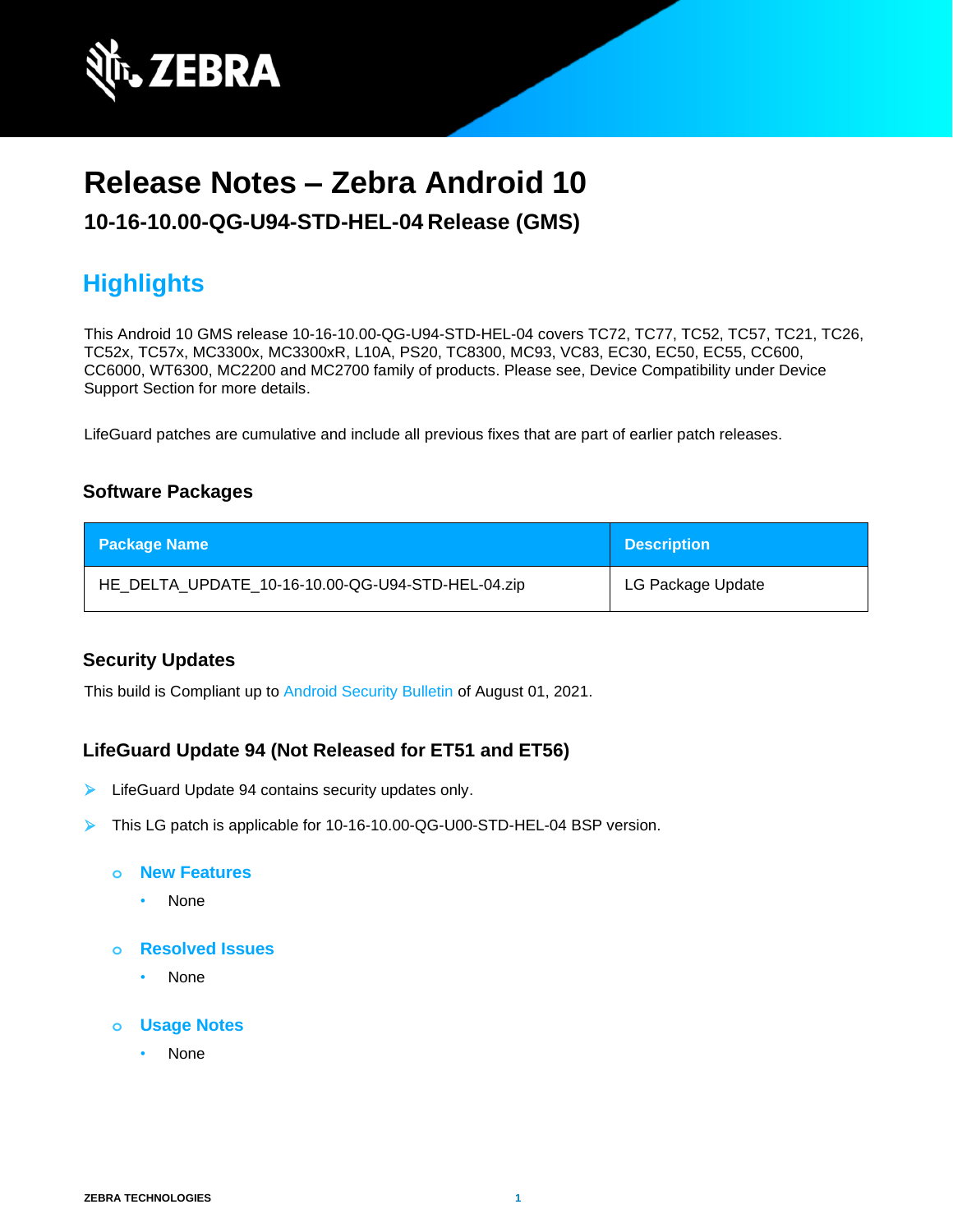

## **LifeGuard Update 90 (Not Released for ET51 and ET56)**

➢ This LG patch is applicable for 10-16-10.00-QG-U00-STD-HEL-04 BSP version.

#### **o New Features**

• None

#### **o Resolved Issues**

• Added fix for multiple vulnerability issues with respect to Fragmentation and Forging attacks.

#### **o Usage Notes**

• None

### **LifeGuard Update 86 (Released only for ET51 and ET56)**

- ➢ This LG patch is applicable for 10-16-10.00-QG-U00-STD-HEL-04 BSP version.
	- **o New Features**
		- Added support for display IC G101QAN01.1 on ET51/ET56 10" devices.

#### **o Resolved Issues**

• None

#### **o Usage Notes**

• ET51/ET56 10" devices with display IC G101QAN01.1 cannot be downgraded to BSPs below 10-16- 10.00-QN-U00-STD-HEL-04 and require 10-16-10.00-QN-U86-STD-HEL-04 as a mandatory update.

To identify display type, users can check 'ro.config.device.display' property using getprop command from adb.

- $\circ$  Devices with display IC G101QAN01.1 will have [ro.config.device.display] = 702
- $\circ$  Devices with display IC G101QAN01 will have [ro.config.device.display] = 701

#### **LifeGuard Update 79**

- ➢ This LG patch is applicable for 10-16-10.00-QG-U00-STD-HEL-04 BSP version.
	- **o** This LG Patch includes following updated components.
		- Scanning Framework: 28.11.2.0
		- WiFi: FUSION\_QA\_2\_1.3.0.032\_Q
		- WorryFree WiFi Analyzer: WFW\_QA\_2\_6.0.0.006\_Q
		- Audio: 0.33.0.0
		- DataWedge: 8.2.308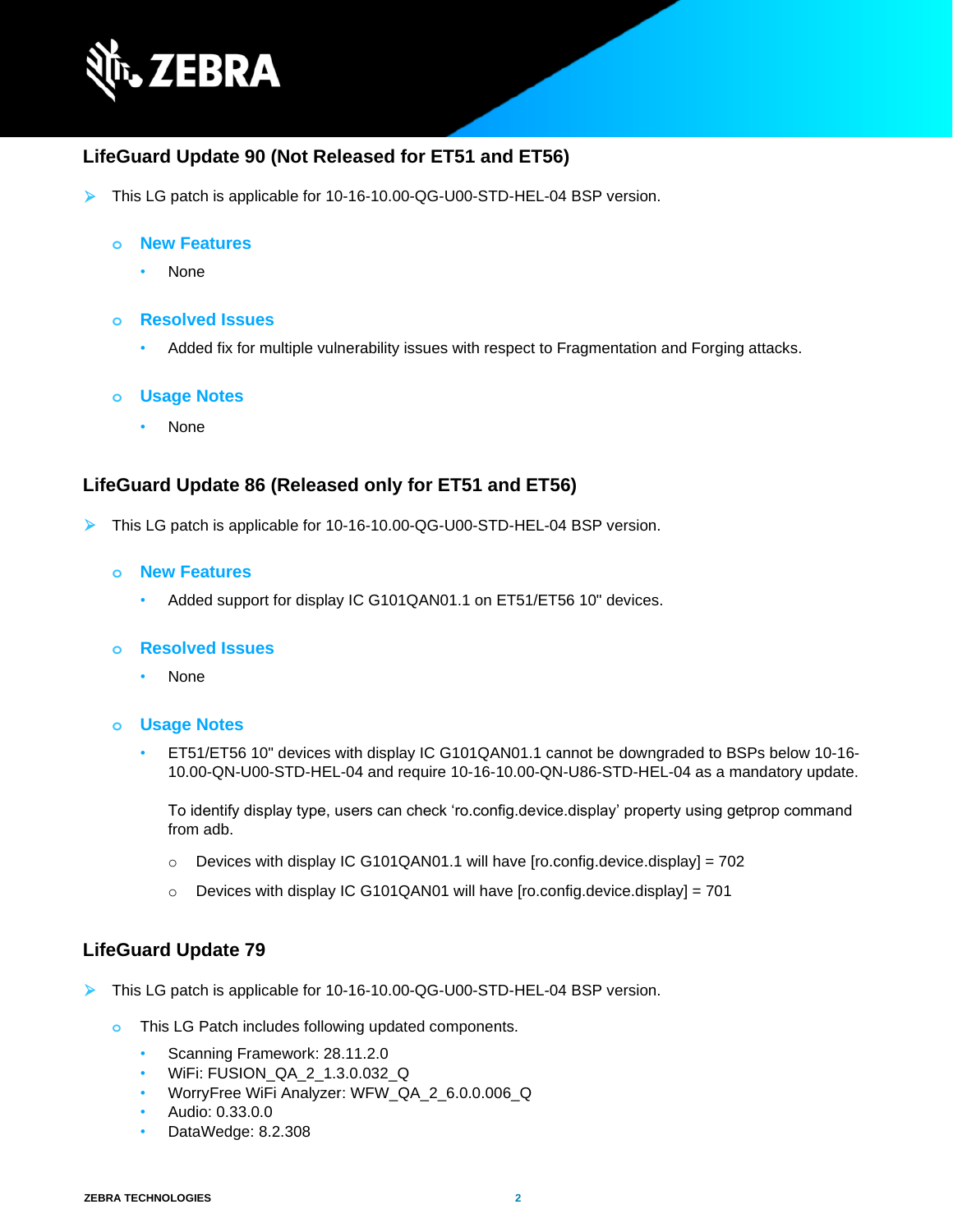

- EMDK: 9.1.0.3200
- MXMF: 10.4.0.18
- OSX: QCT.100.10.6.58
- StageNow: 5.2.0.4
- Zebra Data Service: 10.0.3.1001
- MSRN: 2.02
- OemInfo: 9.0.0.331
- Bluetooth Pairing Utility: 3.23

## **o New Features**

- Added support for LSM6DSM Gyroscope/accelerometer Sensor on TC72/TC77,TC52/57 and TC52x/TC57x devices. This LifeGuard patch supports the different pin configuration of the new Gsensor (LSM6DSM). In testing, the combination of new G-sensor with earlier versions of Android has not shown any performance, functionality, or device degradation.
- Dotcode Erasure Parameter Support is added.
- Dot Code Decoder Support is Added for RS5100 BT Scanner.
- Added Support for NG SimulScan using Camera.
- PL5000 Zback Scanner support is added for ET51/ET56 devices.
- Added support for Integrated Scanner Frame SKUs ET51CE-G21E-SFA6,

ET51CE-G21E-SFNA and ET51CE-G21E-SFIA with Zebra PL5000 decoder, which replaces the Zebra PL3307 decoder.

- Added Feature in ZDS to support the collection of top RAM consumption per application.
- Added Feature in ZDS to support the collection of identity of the application that initiated the scan.
- Remove dependency on Enterprise partition in OEMInfo application to reduce the security risk.
- Added support for VoIP on CC6000.
- Added integrated licensing feature for VoD Application. User needs to apply valid license to use the app.
- WFW VoIP Analysis SIP-RTP Enhancement.
- Granting Special permissions for EMM Device Owner application while Provisioning device.
- Added support to provide location updates based on the specified minimum distance travelled for both WGS84 and non WGS84 formats.
- Integration of custom feature CSP to add ability to enable or disable custom features.
- Added a feature to handle the network issue of ARP Requests not getting response from backend network.
- Added a feature to detect low RSSI conditions and scenarios and allow device to do quick recovery from the low RSSI state.
- Added support to enable/disable eSIM provisioning feature using CellularMgr CSP.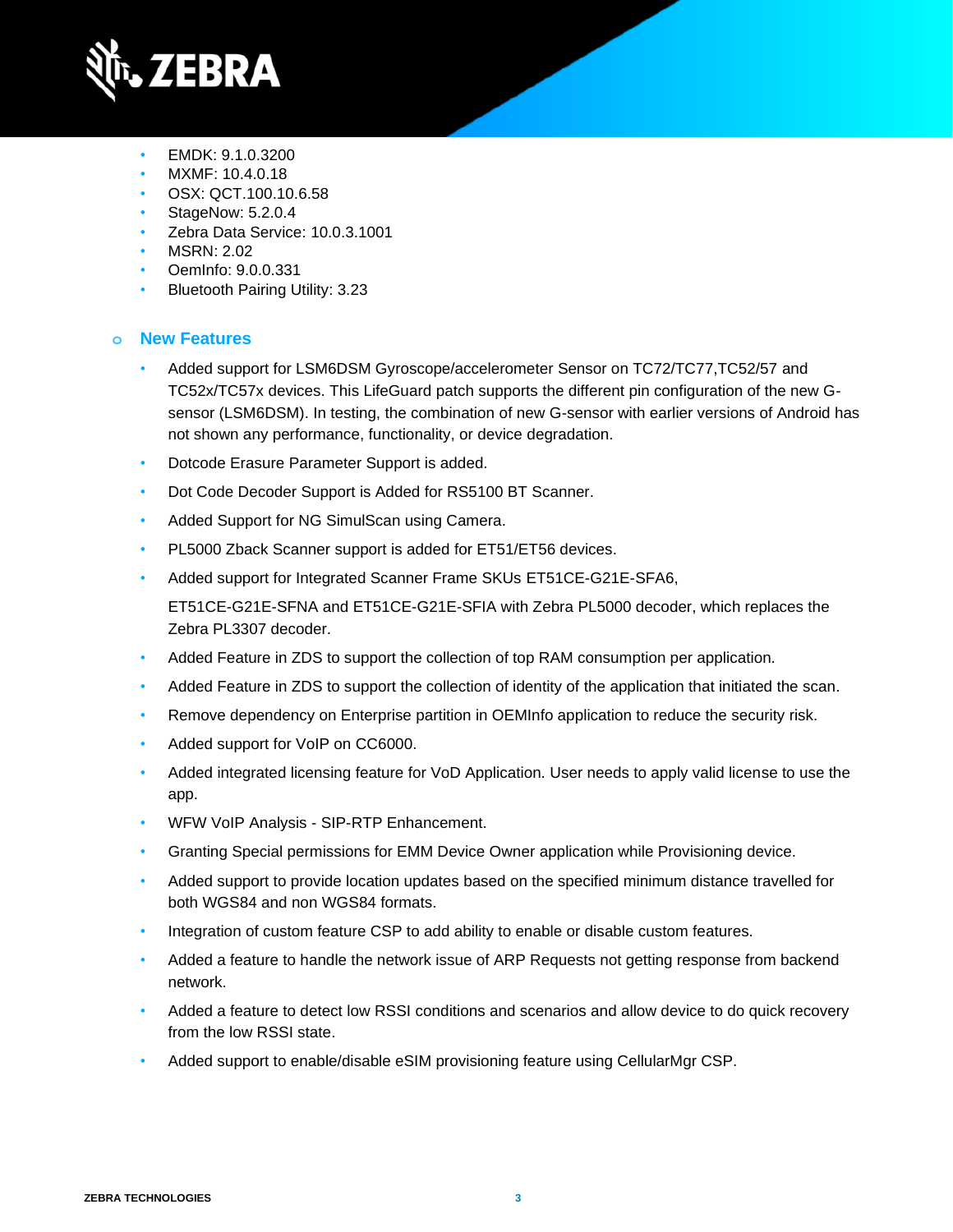

### **o Resolved Issues**

- SPR41891 Resolved an issue where device disables the profiles permanently when wrong credentials are entered.
- SPR41911 Resolved an issue where it was not possible to set "false" value to protector param in TouchMgr CSP.
- SPR41725 Resolved an issue where intermittently DataWedge would scan barcodes even when in suspend state.
- SPR41886 Resolved an issue where Latin character set QR barcodes were not being decoded.
- SPR41912 Resolved an issue where Intermittent print failures were observed using LinkOS SDK application.
- SPR42980 Resolved an issue where device was not able to read Mifare classic 4K card.
- SPR40219 Resolved an issue where MSI barcodes were not getting decoded.
- SPR41824 Resolved an issue where WWAN data connection failures were reported due to incorrect APN configuration settings.
- SPR43359 Resolved an issue where display would intermittently fail to turn on upon power key press.
- SPR41623 Resolved an issue where TC52 was displaying incorrect magnetometer values.
- SPR41881 Resolved an issue where a permission that was not supported originally on OS was not regranted to application upon newer OS update that supported those permissions.
- SPR41003 Resolved an issue where BlueParrott headset connected to ET51 was picking up voice from a farther distance.
- SPR43717 Resolved an issue where intermittently Airplane mode was enabled after an improper Battery Swap.
- SPR41841 Resolved an issue where Keyboard volume notification level icon was missing in MC33 Brick SKUs.
- SPR43358 Resolved an issue where first created profile using WIFI CSP after deleting the default profile, does not connect automatically.
- SPR41400 Resolved an issue where key remapping was not working for modifier keys in Bundle mode for OEMCONFIG.
- SPR41116 Resolved an issue where user was unable to configure Code128 Ignore FNC4 param from Datawedge on ET51, ET56 with Zback and Integrated Scanner.
- SPR43533 Resolved an issue where display goes black on TC72 and TC77 with 4770 scan engines.
- Integrated a VPN security fix for Common Criteria mode.
- Default password for MSRN App has been set to empty.

### **o Usage Notes**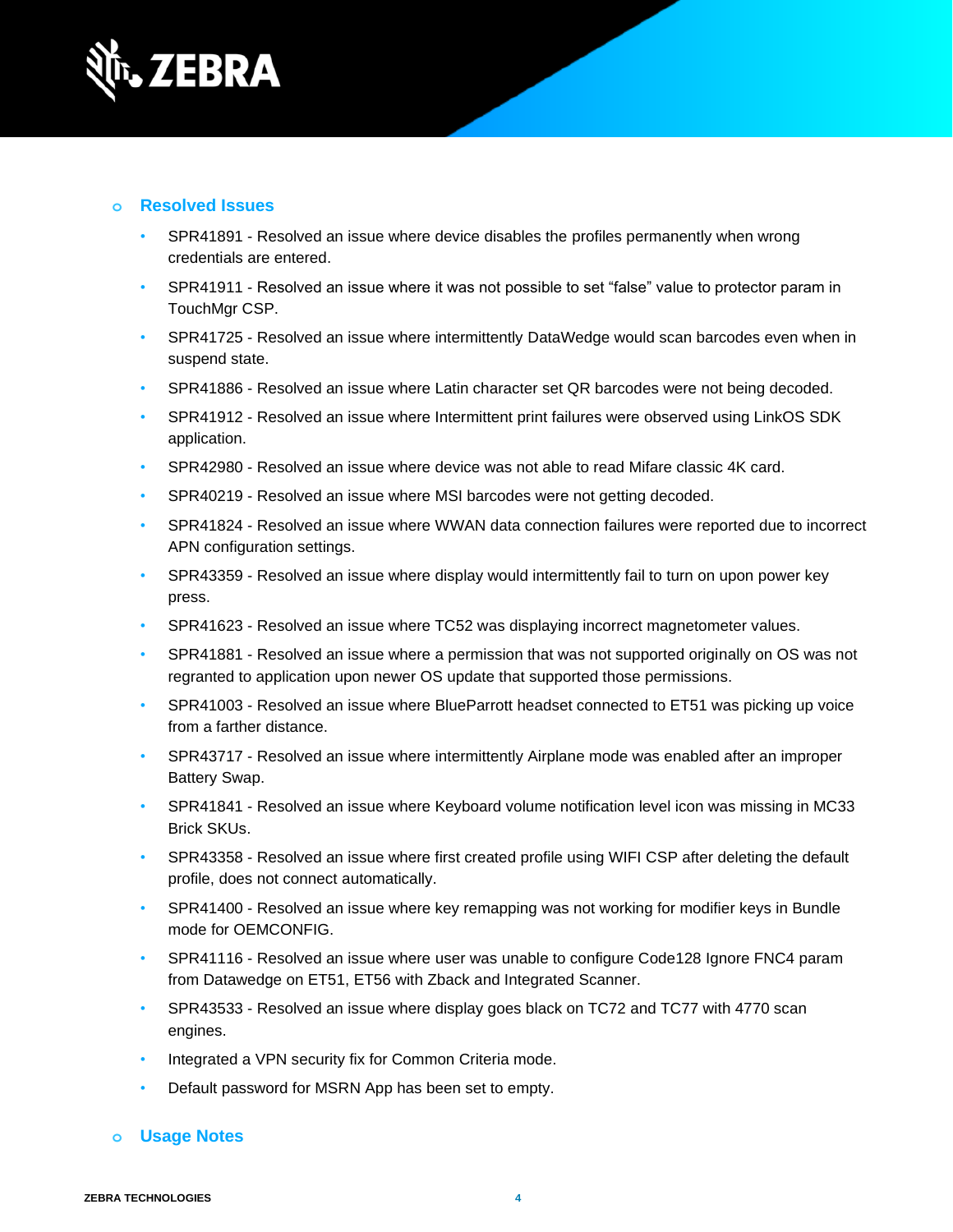

- ➢ To identify the LSM6DSM Gyroscope/accelerometer sensor on the device users can check the **ro.config.device.gyro** property using getprop command from adb.
	- a. Devices with LSM6DSM sensor will have [ro.config.device.gyro] = 8.
	- b. Devices with LSM6DSM sensor will list sensor type as LSM6DSM on "Settings-->About phone-->SW components-->Gyroscope" or "Settings-->About phone-->SW components -- >Accelerometer".
- ➢ Support for Zebra PL5000 decoder with integrated scanner frame requires 10-16-10.00-QG-U79-

STD-HEL-04 or higher to ensure full scanner functionality.

### **LifeGuard Update 72 (Released only for ET51 and ET56)**

- ➢ This LG patch is applicable for 10-16-10.00-QG-U00-STD-HEL-04 BSP version.
	- **o** This LG Patch includes following updated components.
		- Scanning Framework: 28.10.0.0
	- **o New Features**
		- Added support for Zebra Scanner Expansion Back ZBK-ET5X-10SCN7-02, ZBK-ET5X-8SCN7-02, that supports the SE4770 scan engine.
	- **o Resolved Issues**
		- None
	- **o Usage Notes**
		- None

#### **LifeGuard Update 70 (Not Released for ET51 and ET56)**

➢ This LG patch is applicable for 10-16-10.00-QG-U00-STD-HEL-04 BSP version.

#### **o New Features**

- None
- **o Resolved Issues**
	- None
- **o Usage Notes**
	- **None**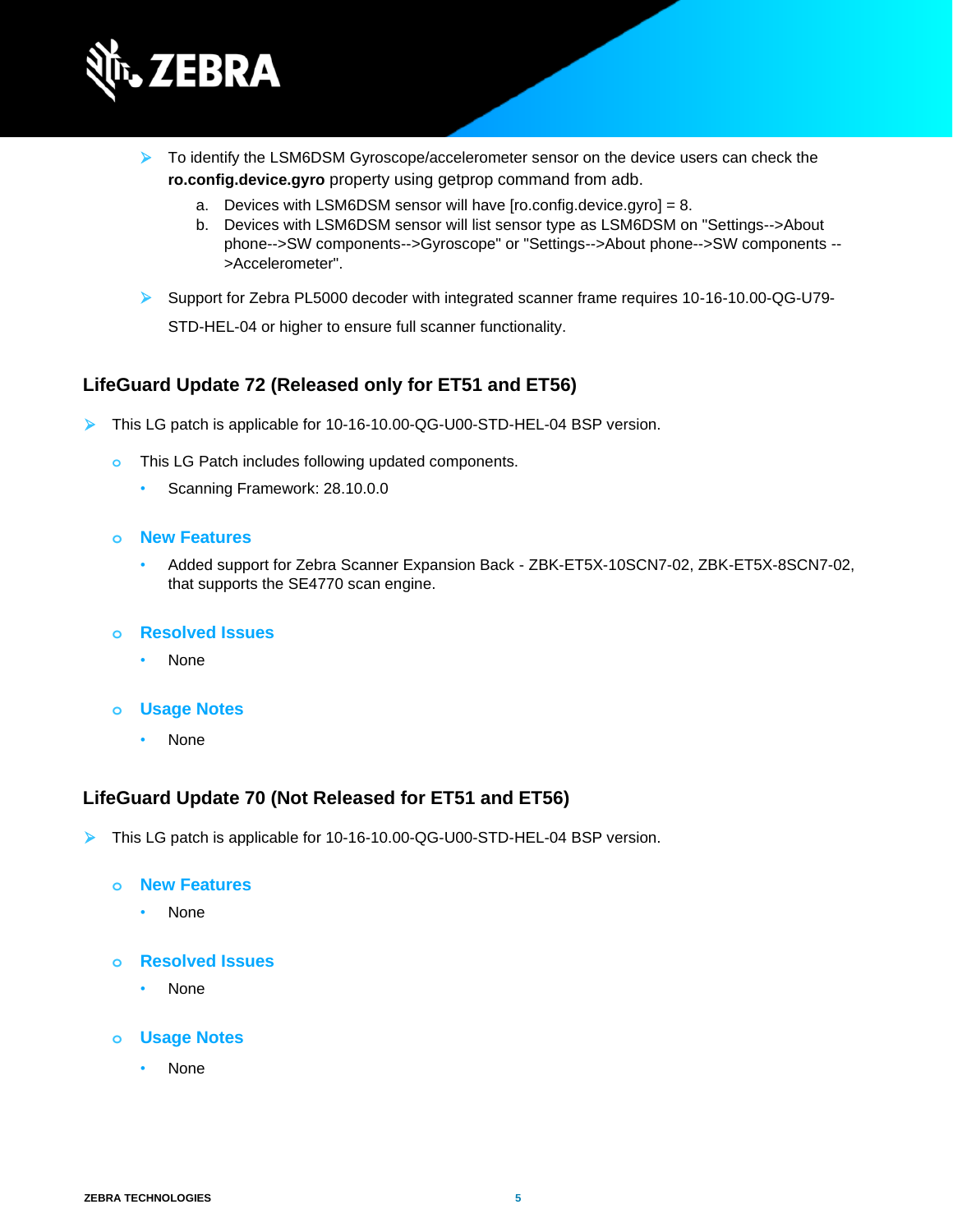

## **LifeGuard Update 44 (Not Released for ET51 and ET56)**

- ➢ This LG patch is applicable for 10-16-10.00-QG-U00-STD-HEL-04 BSP version.
	- **o** This LG Patch includes following updated components.
		- Audio: 0.31.0.0
		- Bluetooth Pairing Utility: 3.20
		- DataWedge: 8.2.211
		- EMDK: 9.0.3.3003
		- License Manager and License Agent: 5.0.0 and version 5.0.0. 5.0.0
		- MXMF: 10.3.0.18
		- OSX: QCT.100.10.5.58
		- Scanning Framework: 28.9.8.0
		- StageNow: 5.1.0.1

#### **o New Features**

- Added support for Keyboard Audible Feedback feature on MC3300x, MC3300xR, MC9300, MC2200, MC2700 and VC8300 and ability to control volume of Keyboard Audible Feedback by MDM.
- Added support to enable/disable DHCPv6 feature using DHCPOptionMgr CSP. Stateful DHCPv6 helps Admins track and block network abuses. With stateful DHCPv6 a client is likely to keep a stable IP as long as it stays on the same network.
- Added support to see SAM Bridge FW Version in SW Component.
- Added support to enable Low level NFC NCI Logging to get detailed logs for NFC scenarios for debugging purpose, logs are included as part of RxLogger logs.
- Added support in OemInfo to allow customer applications and sideloaded applications to read BT MAC address.
- Provided additional option for the user to change the touch panel mode configuration from Power Menu without going into settings menu once it is enabled using the CSP file.
- Added support for Multibarcode Automatic group identification.
- Added support for Multibarcode Read only specific barcodes.
- Added support to remove Bluetooth pairing list.
- Added support to pair BT Scanner at Google Setup Wizard (Welcome screen) to efficiently stage the device for devices without inbuilt scanner.

#### **o Resolved Issues**

- SPR-40819 : Resolved an issue wherein 7-bit ASCII encoded data matrix code was not getting decoded.
- SPR-41039 : Updated the APN details for Bulgarian operator A1.
- SPR-40216 : Resolved an issue wherein flash LED temperature was very high when torch was turned ON for a longer duration.
- SPR-38667 : Resolved an issue wherein user was unable to remotely browse files over VPN.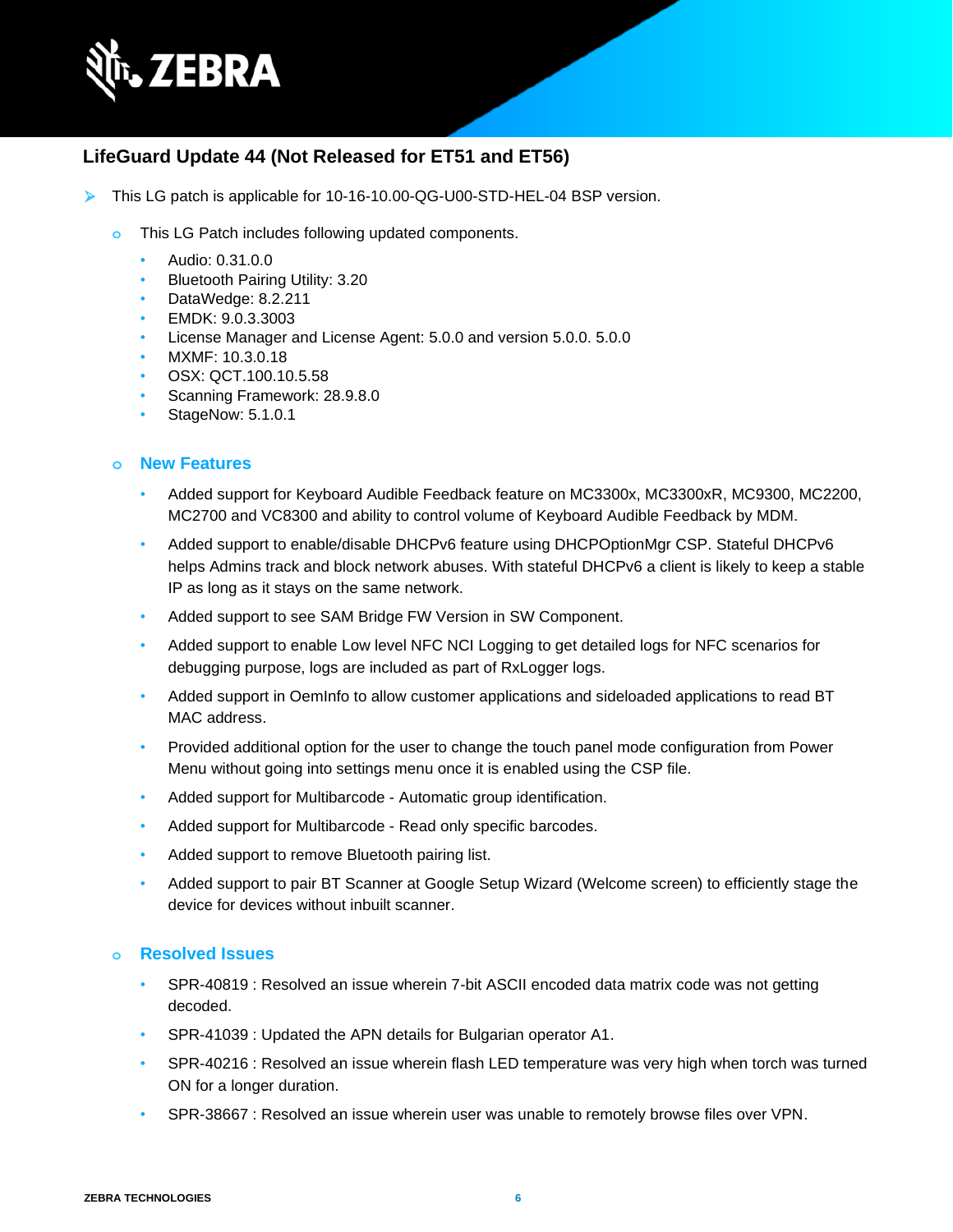

- SPR-40400 : Resolved an issue wherein device was losing WWAN connectivity at higher temperatures.
- SPR-41255 : Resolved an issue wherein devices were getting struck in recovery screen during MDM enrollment.
- SPR-41056 : Resolved an issue wherein SIM not detected toast message used to appear even with a valid SIM.
- SPR-39513 : Resolved an issue wherein intermittently display would not turn on upon wakeup from suspend.
- SPR-39544 : Resolved an issue where eMMC health was not being retrieved correctly on certain flash part.
- SPR-41094 : Resolved an issue wherein during a call, user gets echo while the other user was on speaker mode.
- SPR-41144 : Resolved an issue wherein the EMM Enrollment was not working over ethernet connection.
- SPR-41622 : Resolved an issue wherein additional touch events were occurring for a single touch press.
- SPR-38739 : Resolved an issue wherein streaming of certain MP3 files used to fail.
- SPR-41400 : Resolved an issue wherein key remapping was not working for CTRL and other advanced key modifiers using OemConfig.
- SPR-41578 : Added support for enabling/disabling "key press sounds" via StageNow.
- SPR-41397 : Resolved an issue wherein intermittently WLAN failed to turn On.
- SPR-39082 : Resolved an issue wherein Intermittent loss of Ethernet connection is observed.
- SPR-41260 : Resolved an issue wherein third-party VPN Apps were unable to access certificates (installed via StageNow/MX) on the device resulting in not able to connect to the server.
- SPR-41915 : Enabled Serial Port Comm API support.
- Fixed an issue wherein device crash was seen when STC SIM was inserted.

### **o Usage Notes**

• None

# **LifeGuard Update 28 (Not Released for ET51 and ET56)**

➢ This LG patch is applicable for 10-16-10.00-QG-U00-STD-HEL-04 BSP version.

### **o New Features**

• None

## **o Resolved Issues**

• None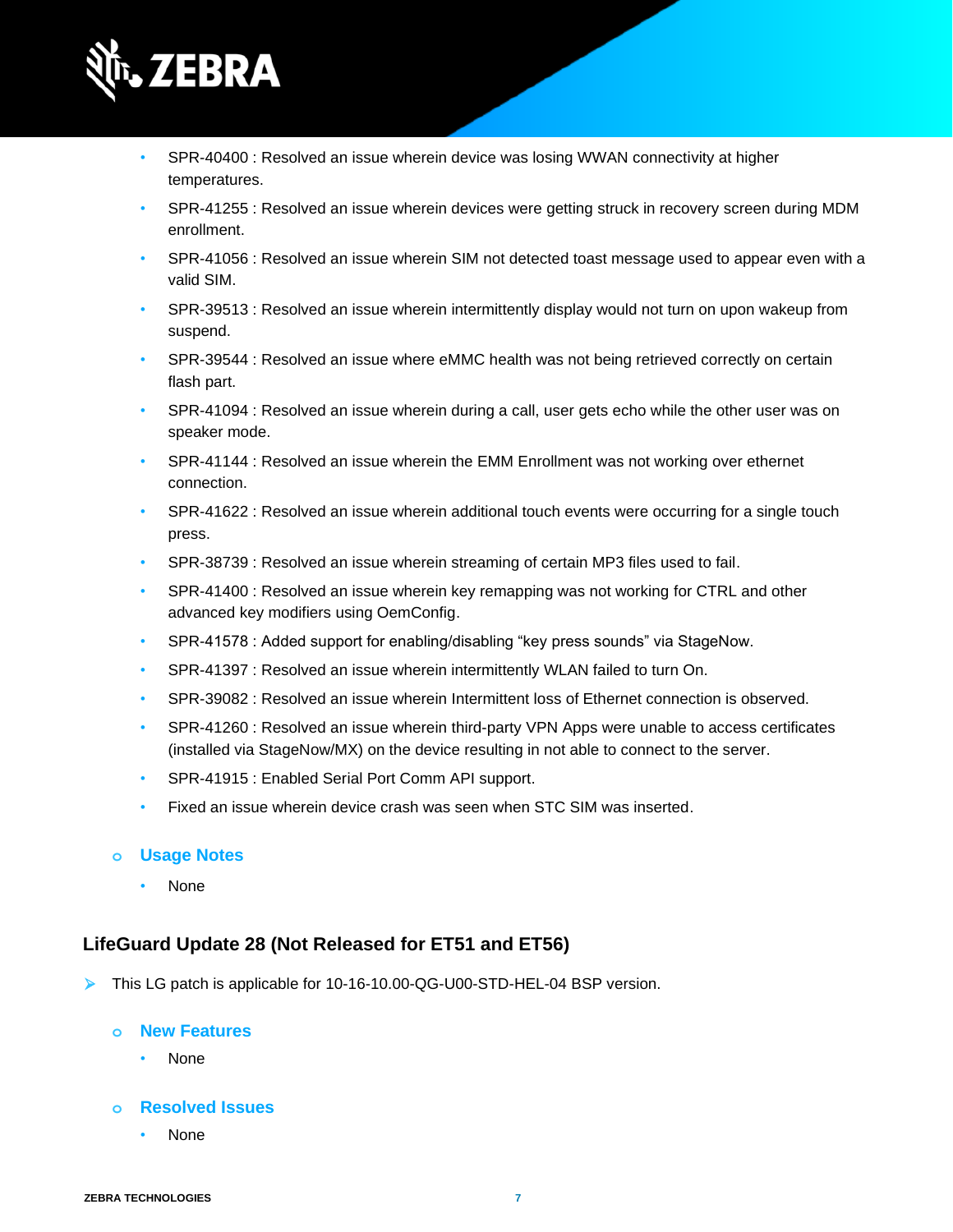

- **o Usage Notes**
	- None

# **LifeGuard Update 26 (Not Released for ET51 and ET56)**

- ➢ This LG patch is applicable for 10-16-10.00-QG-U00-STD-HEL-04 BSP version.
	- **o New Features**
		- None
	- **o Resolved Issues**
		- None
	- **o Usage Notes**
		- None

# **LifeGuard Update 16 (Not Released for ET51 and ET56)**

- ➢ This LG patch is applicable for 10-16-10.00-QG-U00-STD-HEL-04 BSP version.
	- **o New Features**
		- None
	- **o Resolved Issues**
		- None
	- **o Usage Notes**
		- None

# **Version Information**

Below Table contains important information on versions

| <b>Description</b>          | <b>Version</b>                                       |
|-----------------------------|------------------------------------------------------|
| <b>Product Build Number</b> | 10-16-10.00-QG-U94-STD-HEL-04                        |
| <b>Android Version</b>      | 10                                                   |
| Security Patch level        | August 1, 2021                                       |
| <b>Component Versions</b>   | Please see Component Versions under Addendum section |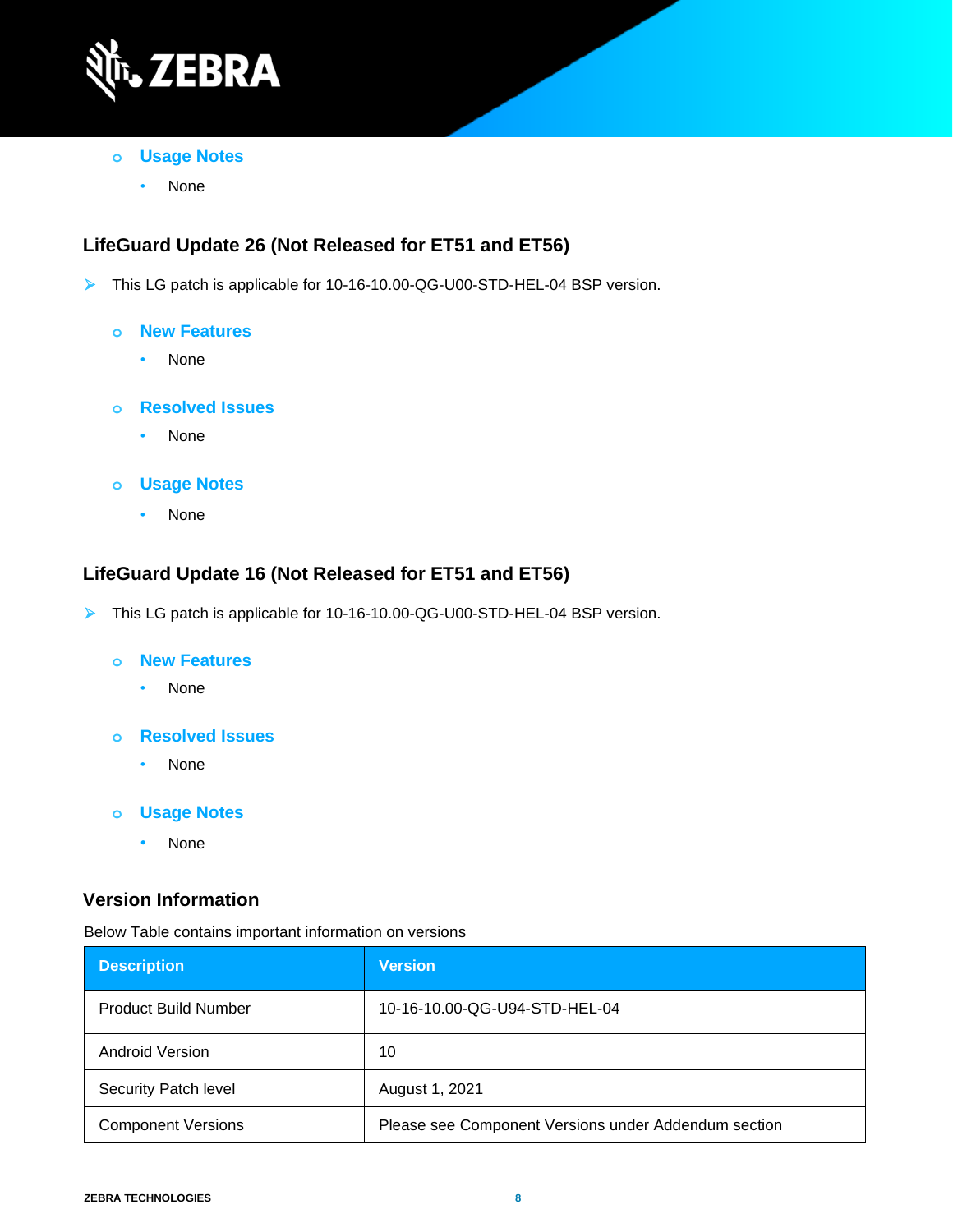

# **Known Constraints**

- Picture quality of the image taken with 'Night Mode' in low-light conditions is poor.
- Trigger Modes: Presentation Read Mode is preferred over Continuous Read Mode. If using Continuous Read mode, use a lower illumination brightness setting (e.g., 2) to ensure the scanner can work without interruption.
- "Red Eye Reduction" feature disables the camera flash in the device. Hence, to enable the camera flash please disable the 'Red Eye Reduction' feature.
- EMM does not support agent persistence in OS dessert downgrade scenario.
- Reset packages of Oreo and Pie should not be used on devices running with A10 software.
- In-order to avoid any inconsistencies in Settings UI it is recommended to wait for a few seconds after the device boots up.
- Transparent blue overlay in camera view –numeric, character or ENTER key presses in camera view will make this blue overlay appear. The camera is still functional; however, the view is covered with the blue overlay. To clear this, press the TAB key to move the control to a different menu item or close the camera app.
- In case of an OS upgrade from a s/w version having higher security patch level to a s/w version having lower security patch level, user data will be reset.
- TC5x flash LED temperature is too high when torch is on for long time.
- Unable to scan remote company network using ES file explorer over VPN.
- In case USB flash drives are not getting detected on VC8300 after reboot on USB-A port, re-insert the USB flash drive after the device is fully powered up & on home screen.
- On WT6300 with RS4000 & RS5000 usage, the DataWedge option "Keep enabled on suspend" (in Profiles > Configure scanner settings) shall NOT be set, user can set "Trigger Wakeup and Scan"(in Profiles > Configure scanner settings > Reader params) for single trigger wake and scan functionality.
- When phone app is being disabled using MDM and user tries to reboot the device, user might see **Recovery Screen** with "Try again" and "Factory data reset" options. Select option "Try again" to continue the reboot process. Do not select option "Factory data reset", as it will erase the user data.
- AppManager actions only apply to the applications on the device at the time "DisableGMSApps" is called. New GMS applications present in any new OS update will not be disabled following that update
- After upgrading from Oreo to A10, Device shows "SD card setup" notification, which is expected behavior from AOSP.
- After upgrading from Oreo to A10, staging fails on few packages, user must update package names accordingly and make use of the profiles or create new staging profiles.
- At the very first time, DHCPv6 enable through CSP is not reflecting until user disconnect/reconnect to the WLAN profile.
- Support for ZBK-ET5X-10SCN7-02 and ZBK-ET5X-8SCN7-02 (SE4770 scan engine devices) is not available with software released before 10-16-10.00-QG-U72-STD-HEL-04.

# **Important Links**

[Installation and setup instructions](https://www.zebra.com/content/dam/zebra_new_ia/en-us/software/operating-system/helios/a10-os-update-instructions.pdf) (if the link does not work, please copy It to browser and try)

**Note:**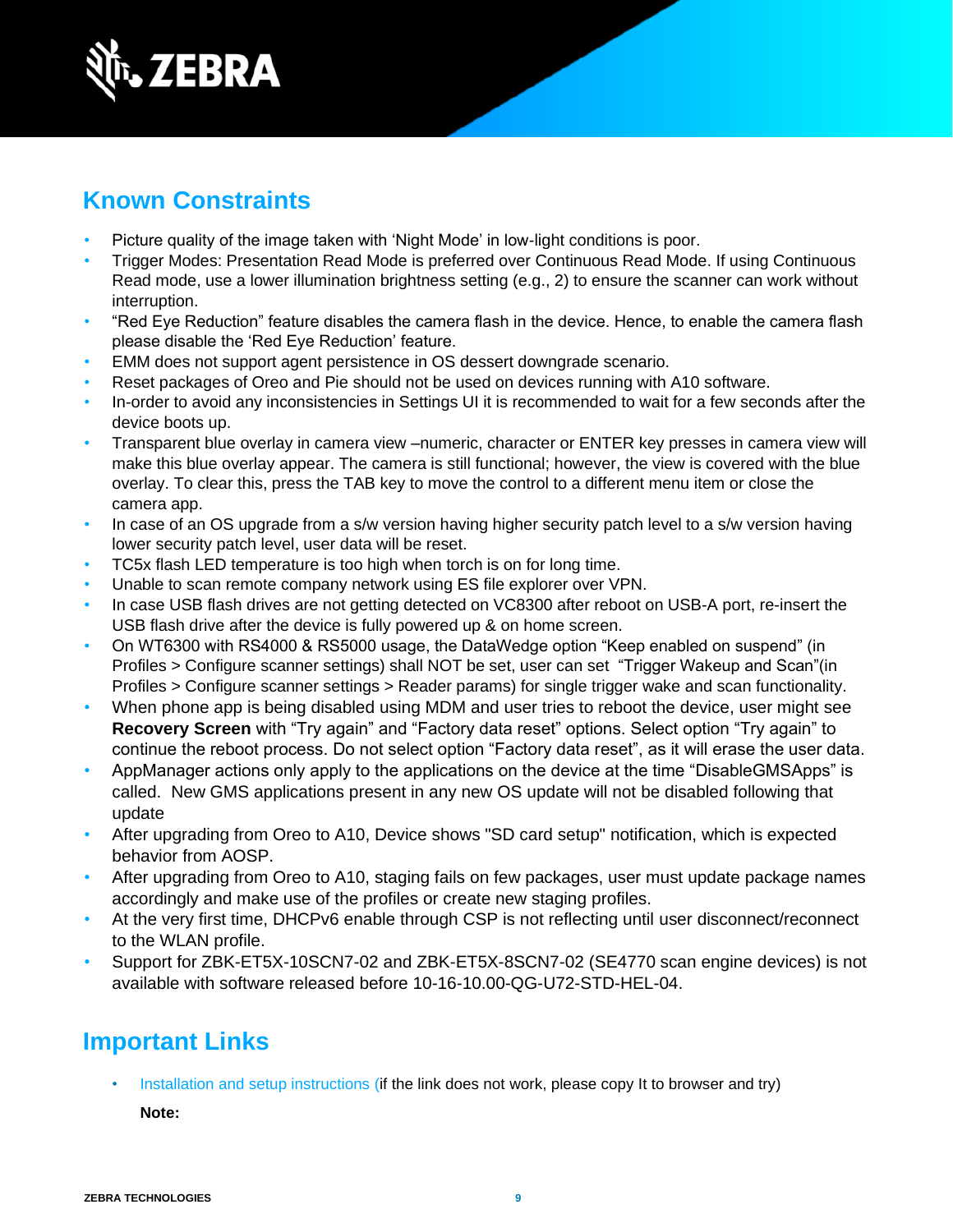

"As part of IT security best practices, Google Android enforces that the Security Patch Level (SPL) for the new OS or patch must be the same level or a newer level than the OS or patch version currently on the device. If the SPL for the new OS or patch is older than the SPL currently on the device, then the device will enterprise reset and wipe all user data and settings including user network configurations and remote management tools which would render the device inaccessible over a network."

- [Zebra Techdocs](http://techdocs.zebra.com/)
- [Developer Portal](http://developer.zebra.com/)

# **Device Support**

## **Device Compatibility**

This software release has been approved for use on the following devices.

| <b>Device</b><br><b>Family</b> | <b>Part Number</b>                                                                                                                                                                                                                                                                                                                                                                                                                                                                           |                                                                                                                                                                                                                                                                                                                                                                                                                                                                          | <b>Device Specific Manuals and</b><br><b>Guides</b> |
|--------------------------------|----------------------------------------------------------------------------------------------------------------------------------------------------------------------------------------------------------------------------------------------------------------------------------------------------------------------------------------------------------------------------------------------------------------------------------------------------------------------------------------------|--------------------------------------------------------------------------------------------------------------------------------------------------------------------------------------------------------------------------------------------------------------------------------------------------------------------------------------------------------------------------------------------------------------------------------------------------------------------------|-----------------------------------------------------|
| <b>TC21</b>                    | TC210K-01A222-A6<br>TC210K-01A242-A6<br>TC210K-01D221-A6<br>TC210K-01D241-A6<br>TC210K-01B212-A6<br>TC210K-01B232-A6<br>TC210K-01A422-A6<br>TC210K-01A442-A6<br>TC210K-0HD224-A6<br>TC210K-0HB224-A6<br>TC210K-0HB222-A6<br>TC210K-01A423-A6<br>TC210K-0KB224-A6<br>TC210K-01B422-NA<br>TC210K-01A222-NA<br>TC210K-01D221-NA<br>TC210K-01D241-NA<br>TC210K-01B212-TR<br>TC210K-01B212-RU<br>TC210K-0JD224-NA<br>TC210K-0JB224-NA<br>TC210K-01D221-TR<br>TC210K-01D241-TR<br>TC210K-01A423-IA | TC210K-01A242-NA<br>TC210K-01A442-NA<br>TC210K-01B212-NA<br>TC210K-01B232-NA<br>TC210K-01A423-NA<br>TC210K-0HD224-NA<br>TC210K-0HB224-NA<br>TC210K-0HB222-NA<br>TC210K-0KD224-NA<br>TC210K-0HD224-FT<br>TC210K-01A222-IA<br>TC210K-01A242-IA<br>TC210K-01A442-IA<br>TC210K-01B212-IA<br>TC210K-01B232-IA<br>TC210K-0HB224-IA<br>TC210K-01B212-XP<br>TC210K-01B232-TR<br>TC210K-01A422-IA<br>TC210K-01A222-RU<br>TC210K-01B232-RU<br>TC210K-0JB224-A6<br>TC210K-01A422-NA | <b>TC21 Home Page</b>                               |
| <b>TC26</b>                    | TC26AK-11A222-NA<br>TC26AK-11A242-NA<br>TC26AK-11A422-NA<br>TC26AK-11A423-NA<br>TC26AK-11B212-NA<br>TC26AK-11B232-NA<br>TC26AK-11D221-NA<br>TC26AK-11D241-NA<br>TC26AK-1HB222-NA<br>TC26AK-1HB224-NA                                                                                                                                                                                                                                                                                         | TC26BK-11A442-IA<br>TC26BK-11B212-A6<br>TC26BK-11B212-BR<br>TC26BK-11B212-IA<br>TC26BK-11B212-ID<br>TC26BK-11B212-RU<br>TC26BK-11B212-XP<br>TC26BK-11B232-A6<br>TC26BK-11B232-BR<br>TC26BK-11B232-IA                                                                                                                                                                                                                                                                     | <b>TC26 Home Page</b>                               |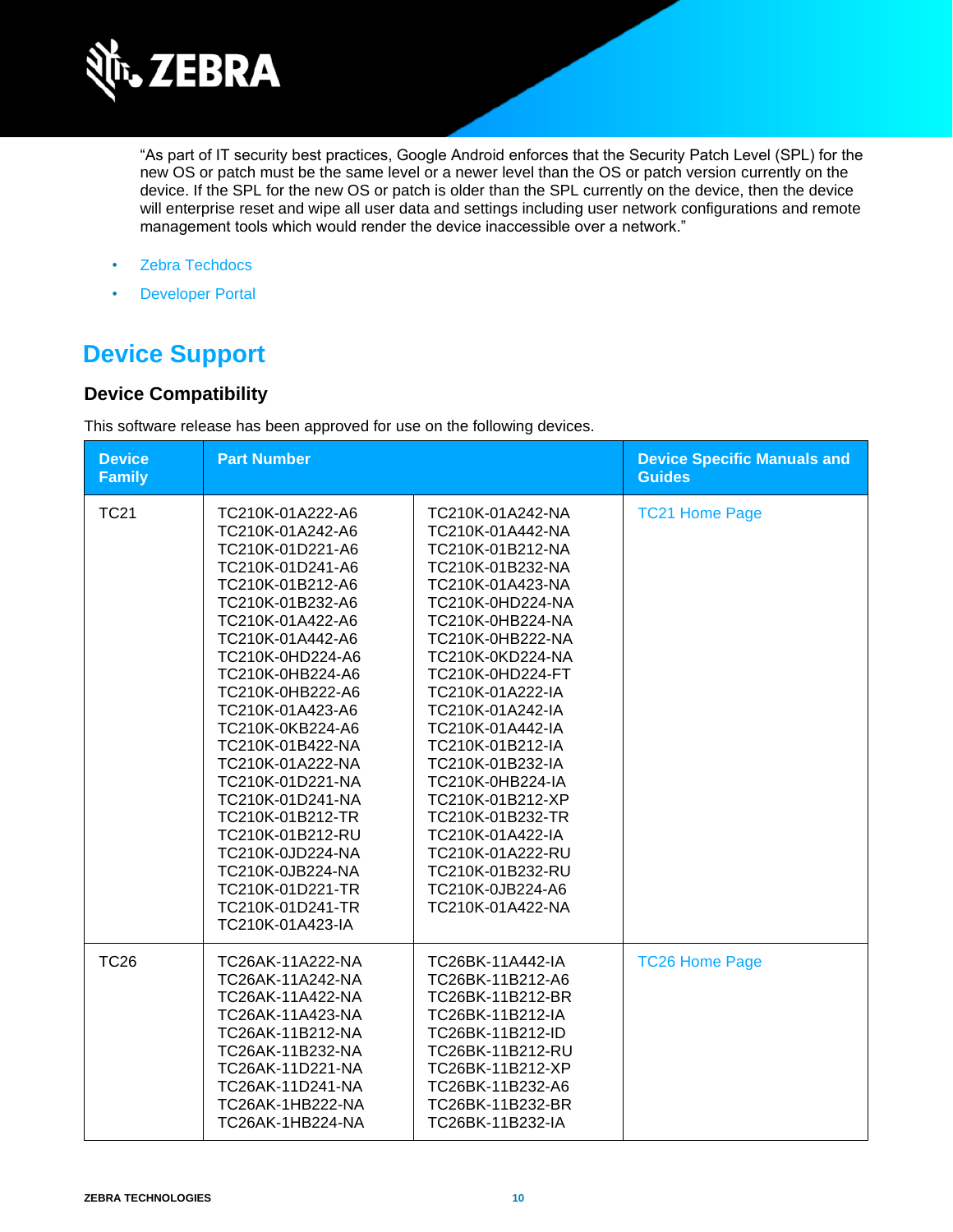

|             | TC26AK-1HD224-FT<br>TC26AK-1HD224-NA<br>TC26AK-1JD224-NA<br>TC26AK-21A222-NA<br>TC26BK-11A222-A6<br>TC26BK-11A222-BR<br>TC26BK-11A222-IA<br>TC26BK-11A242-A6<br>TC26BK-11A242-BR<br>TC26BK-11A242-IA<br>TC26BK-11A422-A6<br>TC26BK-11A422-BR<br>TC26BK-11A423-A6<br>TC26BK-11A423-BR<br>TC26BK-11A442-A6<br>TC26BK-11A442-BR<br>TC26BK-11A222-ID<br>TC26BK-11A222-RU<br>TC26BK-11B232-RU<br>TC26DK-1HB224-TR<br>TC26AK-1JB224-NA<br>TC26BK-11D221-IA<br>TC26BK-11A422-XP | TC26BK-11B412-A6<br>TC26BK-11D221-A6<br>TC26BK-11D221-BR<br>TC26BK-11D241-A6<br>TC26BK-11D241-BR<br>TC26BK-1HB224-A6<br>TC26BK-1HB224-BR<br><b>TC26BK-1HB224-IA</b><br>TC26BK-1HD224-A6<br>TC26BK-1JB224-A6<br>TC26BK-21A222-A6<br>TC26BK-21A222-IA<br>TC26BK-21D221-A6<br>TC26DK-11B212-TR<br>TC26DK-11B232-TR<br>TC26BK-11D421-A6<br>TC26BK-11B212-TR<br>TC26BK-11B232-TR<br>TC26DK-11D221-TR<br>TC26DK-11D241-TR<br>TC26BK-21A442-A6<br>TC26BK-11A222-XP |                   |
|-------------|--------------------------------------------------------------------------------------------------------------------------------------------------------------------------------------------------------------------------------------------------------------------------------------------------------------------------------------------------------------------------------------------------------------------------------------------------------------------------|-------------------------------------------------------------------------------------------------------------------------------------------------------------------------------------------------------------------------------------------------------------------------------------------------------------------------------------------------------------------------------------------------------------------------------------------------------------|-------------------|
| <b>PS20</b> | PS20J-P4G1A600<br>PS20J-P4G1A600-10<br>PS20J-B2G1A600<br>PS20J-B2G1A600-10<br>PS20J-P4H1A600<br>PS20J-P4H1A600-10<br>PS20J-B2G2CN00<br>PS20J-P4H2CN00                                                                                                                                                                                                                                                                                                                    | PS20J-P4G2CN00<br>PS20J-P4G1NA00<br>PS20J-P4G1NA00-10<br>PS20J-B2G1NA00<br>PS20J-B2G1NA00-10<br>PS20J-P4H1NA00<br>PS20J-P4H1NA00-10<br>PS20J-P4G1RU00                                                                                                                                                                                                                                                                                                       | PS20 Home Page    |
| MC3300x     | MC330L-RL2EG4NA<br>MC330L-RL3EG4NA<br>MC330L-RL4EG4NA<br>MC330L-RL2EG4RW<br>MC330L-RL3EG4RW<br>MC330L-RL4EG4RW<br>MC330L-RC2EG4NA<br>MC330L-RC3EG4NA<br>MC330L-RC4EG4NA<br>MC330L-RC2EG4RW<br>MC330L-RC3EG4RW<br>MC330L-RC4EG4RW<br>MC330L-SL2EG4NA<br>MC330L-SL3EG4NA<br>MC330L-SL4EG4NA<br>MC330L-SL2EG4RW<br>MC330L-SL3EG4RW<br>MC330L-SL4EG4RW<br>MC330L-SC2EG4NA<br>MC330L-SC3EG4NA<br>MC330L-SC4EG4NA                                                              | MC330L-GE3EG4NA<br>MC330L-GE4EG4NA<br>MC330L-GE2EG4RW<br>MC330L-GE3EG4RW<br>MC330L-SC2EG4RW<br>MC330L-SC3EG4RW<br>MC330L-SC4EG4RW<br>MC330L-SJ2EG4NA<br>MC330L-SJ3EG4NA<br>MC330L-SJ4EG4NA<br>MC330L-SJ2EG4RW<br>MC330L-SJ3EG4RW<br>MC330L-SJ4EG4RW<br>MC330L-SA2EG4NA<br>MC330L-SA3EG4NA<br>MC330L-SA4EG4NA<br>MC330L-SA2EG4RW<br>MC330L-SA3EG4RW<br>MC330L-SA4EG4RW<br>MC330L-SA4EG4IN<br>MC330L-SG4EG4NA                                                 | MC3300x Home Page |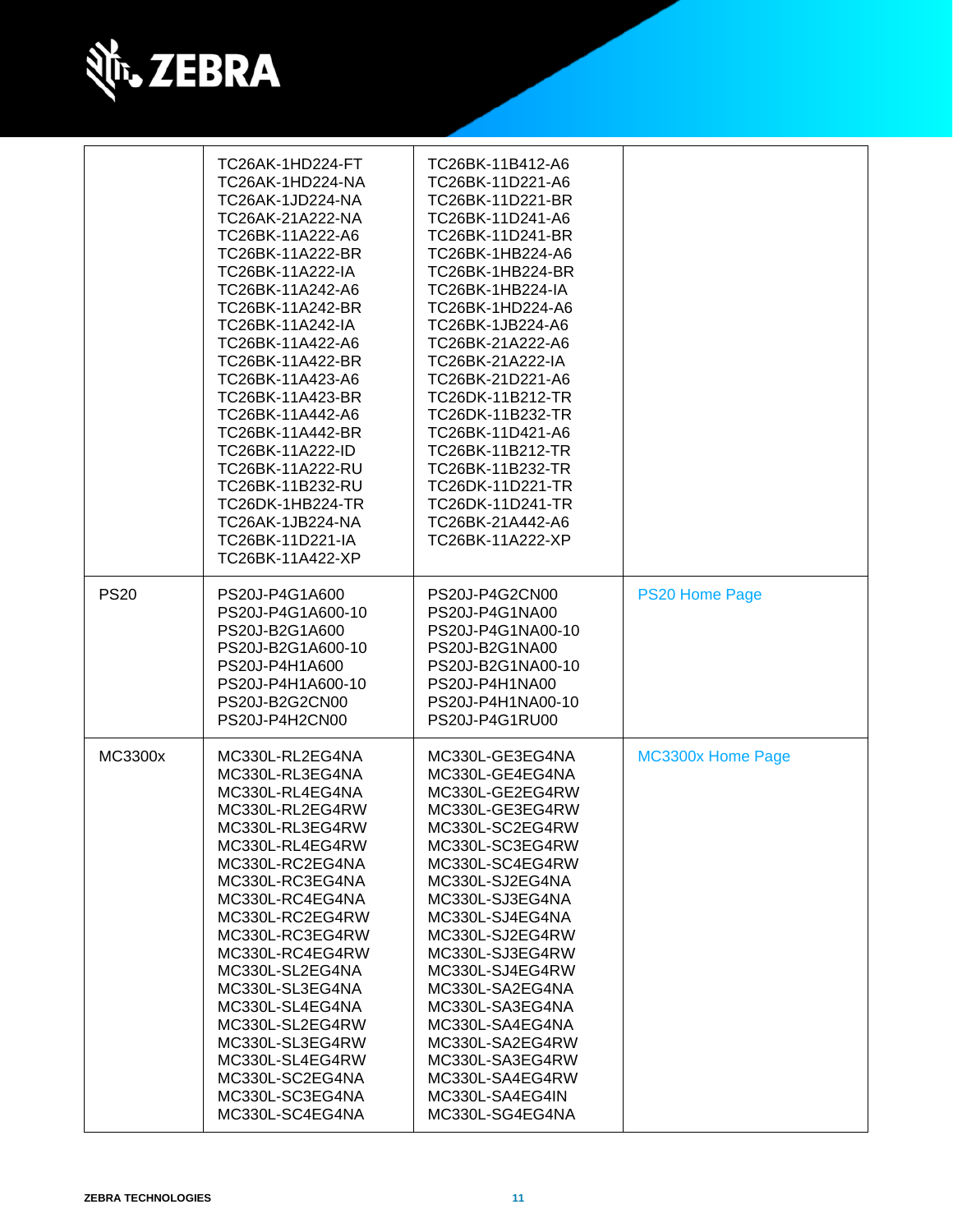

|             | MC330L-SK2EG4NA<br>MC330L-SK3EG4NA<br>MC330L-SK4EG4NA<br>MC330L-SK2EG4RW<br>MC330L-SK3EG4RW<br>MC330L-SK4EG4RW<br>MC330L-SM2EG4NA<br>MC330L-SM3EG4NA<br>MC330L-SM4EG4NA<br>MC330L-SM2EG4RW<br>MC330L-SM3EG4RW<br>MC330L-SM4EG4RW<br>MC330L-SE2EG4NA<br>MC330L-SE3EG4NA<br>MC330L-SE4EG4NA<br>MC330L-SE2EG4RW<br>MC330L-SE3EG4RW<br>MC330L-SE4EG4RW<br>MC330L-SG2EG4NA<br>MC330L-SG3EG4NA<br>MC330L-GE2EG4NA<br>MC330L-GE4EG4RW<br>MC330L-GE3EG4IN<br>MC330L-GE4EG4IN<br>MC330L-SG3EG4IN<br>MC330L-SA3EG4TR<br>MC330L-SG3EG4TR<br>MC330L-SJ2EG4RU<br>MC330L-SA2EG4RU<br>MC330L-SG3EG4RU<br>MC330L-SE3EG4RU<br>MC330L-GJ2EG4RU<br>MC330L-GE3EG4RU<br>MC330L-GE2EG4RU | MC330L-SG2EG4RW<br>MC330L-SG3EG4RW<br>MC330L-SG4EG4RW<br>MC330L-GL2EG4NA<br>MC330L-GL3EG4NA<br>MC330L-GL4EG4NA<br>MC330L-GL2EG4RW<br>MC330L-GL3EG4RW<br>MC330L-GL4EG4RW<br>MC330L-GL3EG4IN<br>MC330L-GL4EG4IN<br>MC330L-GJ2EG4NA<br>MC330L-GJ3EG4NA<br>MC330L-GJ4EG4NA<br>MC330L-GJ2EG4RW<br>MC330L-GJ3EG4RW<br>MC330L-GJ4EG4RW<br>MC330L-SJ3EG4IN<br>MC330L-SJ4EG4IN<br>MC330L-GJ3EG4IN<br>MC330L-GJ4EG4IN<br>MC330L-GJ3EG4RW01<br>MC330L-GJ3EG4NA01<br>MC330L-GJ3EG4IN01<br>MC330L-SA3EG4IN<br>MC330L-SA4EG4TR<br>MC330L-SG4EG4TR<br>MC330L-SJ3EG4RU<br>MC330L-SA3EG4RU<br>MC330L-SK3EG4RU<br>MC330L-GJ3EG4RU<br>MC330L-GJ4EG4RU<br>MC330L-GE4EG4RU |                           |
|-------------|--------------------------------------------------------------------------------------------------------------------------------------------------------------------------------------------------------------------------------------------------------------------------------------------------------------------------------------------------------------------------------------------------------------------------------------------------------------------------------------------------------------------------------------------------------------------------------------------------------------------------------------------------------------------|-------------------------------------------------------------------------------------------------------------------------------------------------------------------------------------------------------------------------------------------------------------------------------------------------------------------------------------------------------------------------------------------------------------------------------------------------------------------------------------------------------------------------------------------------------------------------------------------------------------------------------------------------------|---------------------------|
| MC3300xR    | MC333U-GJ2EG4EU<br>MC333U-GJ2EG4IL<br>MC333U-GJ2EG4US<br>MC333U-GJ3EG4EU<br>MC333U-GJ3EG4US<br>MC333U-GJ4EG4EU<br>MC333U-GJ4EG4IN<br>MC333U-GJ4EG4JP<br>MC333U-GJ4EG4US<br>MC333U-GJ4EG4WR<br>MC339U-GE2EG4EU<br>MC339U-GE2EG4US<br>MC339U-GE3EG4EU<br>MC339U-GE3EG4US<br>MC339U-GE4EG4EU<br>MC333U-GJ4EG4SL                                                                                                                                                                                                                                                                                                                                                       | MC339U-GE4EG4IN<br>MC339U-GE4EG4JP<br>MC339U-GE4EG4US<br>MC339U-GE4EG4WR<br>MC339U-GF2EG4EU<br>MC339U-GF2EG4US<br>MC339U-GF3EG4EU<br>MC339U-GF3EG4US<br>MC339U-GF4EG4EU<br>MC339U-GF4EG4US<br>MC339U-GF4EG4WR<br>MC339U-GF4EG4TH<br>MC339U-GF3EG4TH<br>MC339U-GE4EG4TH<br>MC333U-GJ4EG4TH<br>MC339U-GF4EG4SL                                                                                                                                                                                                                                                                                                                                          | <b>MC3300xR Home Page</b> |
| <b>TC52</b> | TC520K-1PEZU4P-A6<br>TC520K-1PEZU4P-NA                                                                                                                                                                                                                                                                                                                                                                                                                                                                                                                                                                                                                             | TC520K-1PEZU4P-IA<br>TC520K-1PEZU4P-FT                                                                                                                                                                                                                                                                                                                                                                                                                                                                                                                                                                                                                | <b>TC52 Home Page</b>     |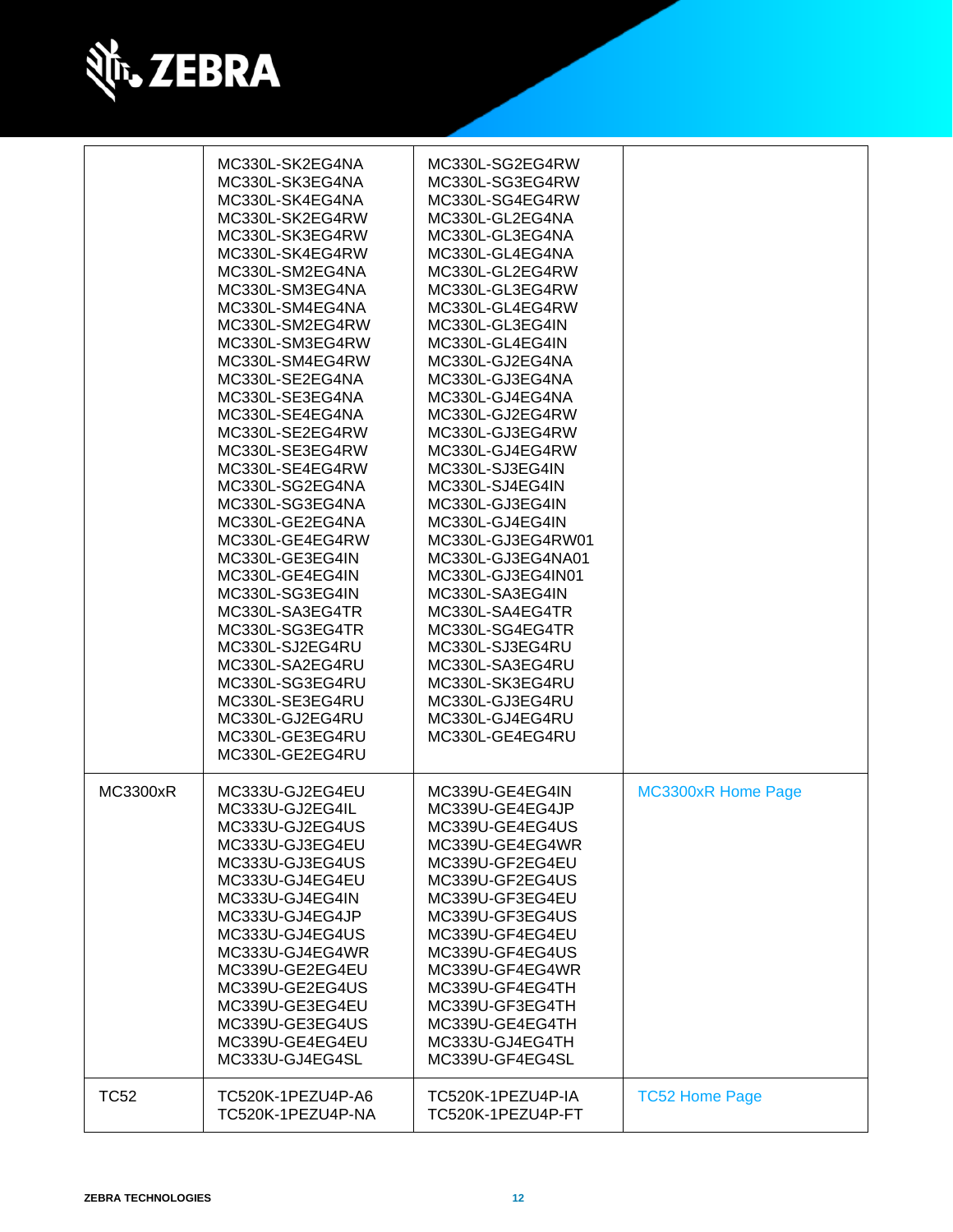

| $TC52 -$<br>AR1337<br>Camera | TC520K-1PFZU4P-A6                                                                                                                                                                                                                                                                | TC520K-1PFZU4P-NA                                                                                                                                                                         | <b>TC52 Home Page</b>    |
|------------------------------|----------------------------------------------------------------------------------------------------------------------------------------------------------------------------------------------------------------------------------------------------------------------------------|-------------------------------------------------------------------------------------------------------------------------------------------------------------------------------------------|--------------------------|
| TC52 HC                      | TC520K-1HEZU4P-NA<br>TC520K-1HEZU4P-A6                                                                                                                                                                                                                                           | TC520K-1HEZU4P-FT<br>TC520K-1HEZU4P-IA                                                                                                                                                    | <b>TC52 HC Home Page</b> |
| TC52X                        | TC520K-1XFMU6P-NA<br>TC520K-1XFMU6P-A6<br>TC520K-1XFMU6P-TK                                                                                                                                                                                                                      | TC520K-1XFMU6P-FT<br>TC520K-1XFMU6P-IA                                                                                                                                                    | <b>TC52X Home Page</b>   |
| TC57X                        | TC57HO-1XFMU6P-A6<br>TC57HO-1XFMU6P-BR<br>TC57HO-1XFMU6P-IA                                                                                                                                                                                                                      | TC57HO-1XFMU6P-ID<br>TC57JO-1XFMU6P-TK<br>TC57HO-1XFMU6P-NA                                                                                                                               | <b>TC57X Home Page</b>   |
| <b>L10A</b>                  | RTL10B1-xxxxxxxxxxNA<br>(North America)<br>RTL10B1-xxAxxX0x00A6<br>(ROW)<br>Note: 'x' Stands for wild card for<br>different configurations                                                                                                                                       | RTL10B1-xxAxxX0x00IN<br>(India)<br>RTL10B1-xxxxxxxxxRU<br>(Russia)                                                                                                                        | L10A Home Page           |
| <b>TC8300</b>                | TC83B0-x005A510NA<br>TC83B0-x005A61CNA<br>TC83BH-x205A710NA<br>TC83B0-x005A510RW<br>TC83B0-x005A61CRW<br>TC83BH-x205A710RW<br>TC83B0-x005A510IN<br>TC83B0-x005A61CIN<br>TC83BH-x205A710IN<br>TC83BH-x206A710NA<br>Note: 'x' Stands for wild card for<br>different configurations | TC83BH-x206A710RW<br>TC83B0-4005A610NA<br>TC83B0-4005A610RW<br>TC83B0-4005A610IN<br>TC83B0-5005A610NA<br>TC83B0-5005A610RW<br>TC83B0-5005A610IN<br>TC83B0-x005A510TA<br>TC83BH-x205A710TA | <b>TC8300 Home Page</b>  |
| <b>MC93</b>                  | MC930B-GSXXG4XX<br>MC930P-GSXXG4XX<br>MC930P-GFXXG4XX<br>Note: 'x' Stands for wild card for<br>different configurations                                                                                                                                                          | MC930B-GSXXG4NA-XX<br>MC930P-GSXXG4NA-XX                                                                                                                                                  | MC9300 Home Page         |
| <b>VC8300</b>                | VC83-08FOCABAABA-I<br>VC83-08FOCQBAABA-I<br>VC83-08FOCQBAABANA<br>VC83-08SOCABAABA-I                                                                                                                                                                                             | VC83-08SOCQBAABA-I<br>VC83-08SOCQBAABANA<br>VC83-08SOCQBAABAIN                                                                                                                            | VC8300 Home Page         |
| <b>EC30</b>                  | EC300K-1SA2ANA<br>EC300K-1SA2AA6<br>EC300K-1SA2AIA                                                                                                                                                                                                                               | KT-EC300K-1SA2BNA-10<br>KT-EC300K-1SA2BA6-10                                                                                                                                              | <b>EC30 Home Page</b>    |
| <b>TC72</b>                  | TC720L-0ME24B0-A6<br>TC720L-0ME24B0-NA<br>TC720L-0ME24B0-BR<br>TC720L-0ME24B0-IA                                                                                                                                                                                                 | TC720L-0ME24B0-TN<br>TC720L-0ME24B0-FT<br>TC720L-0MJ24B0-A6<br>TC720L-0MJ24B0-NA                                                                                                          | <b>TC72 Home Page</b>    |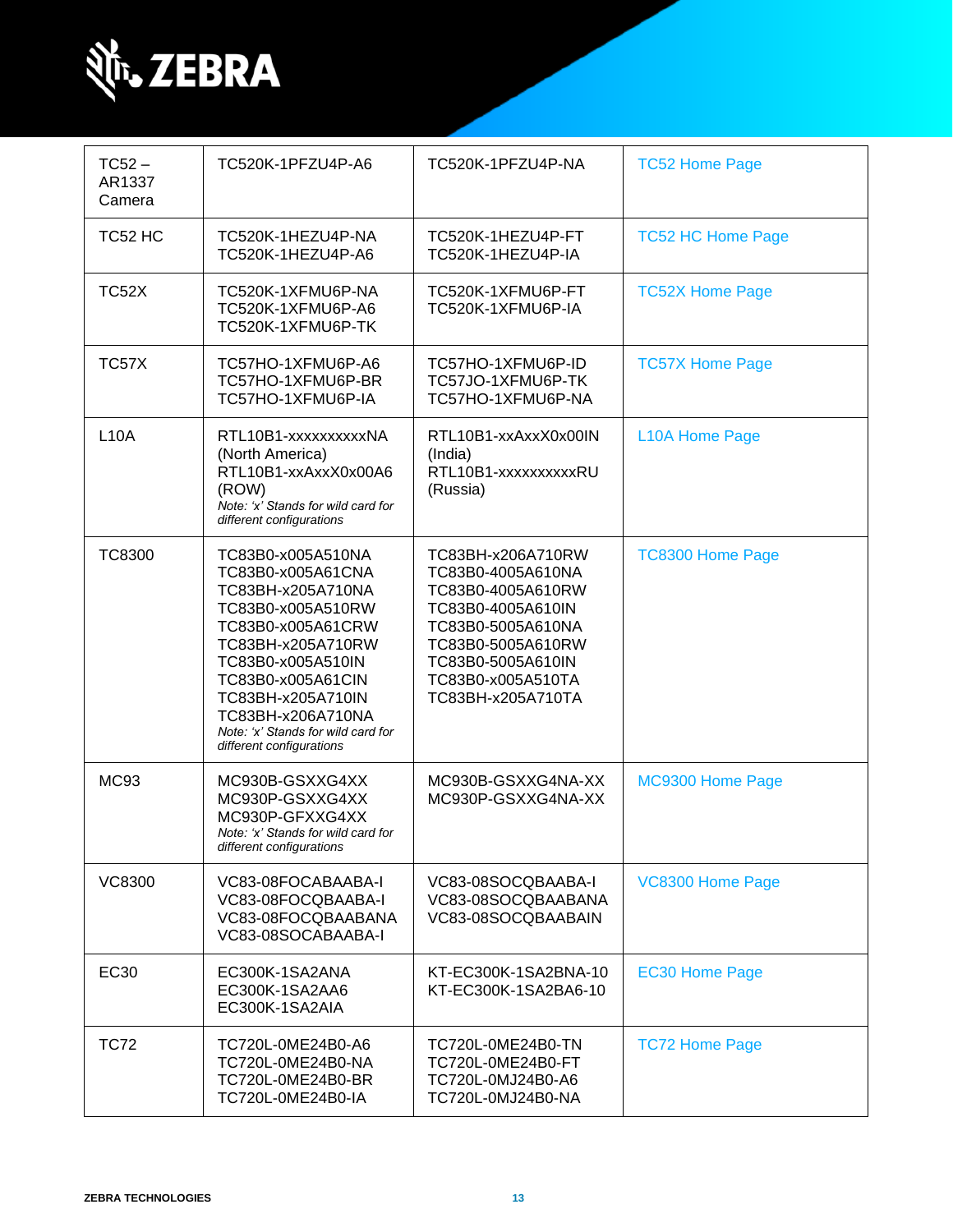

| $TC72 -$<br>AR1337<br>Camera | TC720L-0MK24B0-A6<br>TC720L-0MK24B0-NA                                                                                                                         | TC720L-0ML24B0-A6<br>TC720L-0ML24B0-NA                                                                                                                               | <b>TC72 Home Page</b>  |
|------------------------------|----------------------------------------------------------------------------------------------------------------------------------------------------------------|----------------------------------------------------------------------------------------------------------------------------------------------------------------------|------------------------|
| <b>TC77</b>                  | TC77HL-5ME24BG-A6<br>TC77HL-5ME24BD-IA<br>TC77HL-5ME24BG-FT<br>(FIPS_SKU)<br>TC77HL-7MJ24BG-A6<br>TC77HL-5ME24BD-ID<br>TC77HL-5ME24BG-EA<br>TC77HL-5ME24BG-NA  | TC77HL-5MG24BG-EA<br>TC77HL-6ME34BG-A6<br>TC77HL-5ME24BD-BR<br>TC77HL-5MJ24BG-A6<br>TC77HL-5ME24BG-RU<br>TC77HL-5MJ24BG-NA<br>TC77HL-7MJ24BG-NA                      | <b>TC77 Home Page</b>  |
| $TC77-$<br>AR1337<br>Camera  | TC77HL-5MK24BG-A6<br>TC77HL-5MK24BG-NA                                                                                                                         | TC77HL-5ML24BG-A6<br>TC77HL-5ML24BG-NA                                                                                                                               | <b>TC77 Home Page</b>  |
| <b>TC57</b>                  | TC57HO-1PEZU4P-A6<br>TC57HO-1PEZU4P-EA<br>TC57HO-1PEZU4P-IA                                                                                                    | TC57HO-1PEZU4P-BR<br>TC57HO-1PEZU4P-ID<br>TC57HO-1PEZU4P-NA                                                                                                          | <b>TC57 Home Page</b>  |
| $TC57 -$<br>AR1337<br>Camera | TC57HO-1PFZU4P-A6                                                                                                                                              | TC57HO-1PFZU4P-NA                                                                                                                                                    | <b>TC57 Home Page</b>  |
| <b>CC600</b>                 | CC600-5-3200LNNA<br>CC600-5-3200LNWW<br>CC600-5-3200LNRU                                                                                                       | CC600-5-3200LNIN<br>CC600-5-3200LNCH                                                                                                                                 | <b>CC600 Home Page</b> |
| CC6000                       | CC6000-10-3200LCWW<br>CC6000-10-3200PCWW<br>CC6000-10-3200LCNA<br>CC6000-10-320NLCNA<br>CC6000-10-3200LCRU                                                     | CC6000-10-3200PCNA<br>CC6000-10-3200LNNA<br>CC6000-10-320NLCWW<br>CC600-5-3200LNCH                                                                                   | CC6000 Home Page       |
| WT6300                       | WT63B0-TS0QNERW<br>WT63B0-TS0QNENA<br>WT63B0-TX0QNERW<br>WT63B0-TX0QNENA<br>WT63B0-TS0QNETR                                                                    | WT63B0-KS0QNERW<br>WT63B0-KS0QNENA<br>WT63B0-KX0QNERW<br>WT63B0-KX0QNENA<br>WT63B0-TS0QNERU                                                                          | WT6300 Home Page       |
| MC2200                       | MC220J-2A3S2RW<br>MC220J-2A3S2NA<br>MC220J-2A3S2IN<br>MC220K-2B3S3RW<br>MC220K-2B3S3NA<br>MC220K-2B3S3IN<br>MC220K-2A3S3RW<br>MC220K-2B3S3TR<br>MC220J-2A3S2RU | MC220K-2B3S3IN01<br>MC220K-2A3S3RW<br>MC220K-2A3S3RW01<br>MC220K-2A3S3IN01<br>MC220J-2A3S2XP<br>MC220K-2B3S3XP<br>MC220J-2A3S2TR<br>MC220K-2B3S3RU<br>MC220K-2A3S3RU | MC2200 Home Page       |
| MC2700                       | MC27AJ-2A3S2NA<br>MC27AK-2B3S3NA<br>MC27AK-4B3S3NA                                                                                                             | MC27BK-2B3S3RW<br>MC27BK-2B3S3TR<br>MC27BK-2B3S3XP                                                                                                                   | MC2700 Home Page       |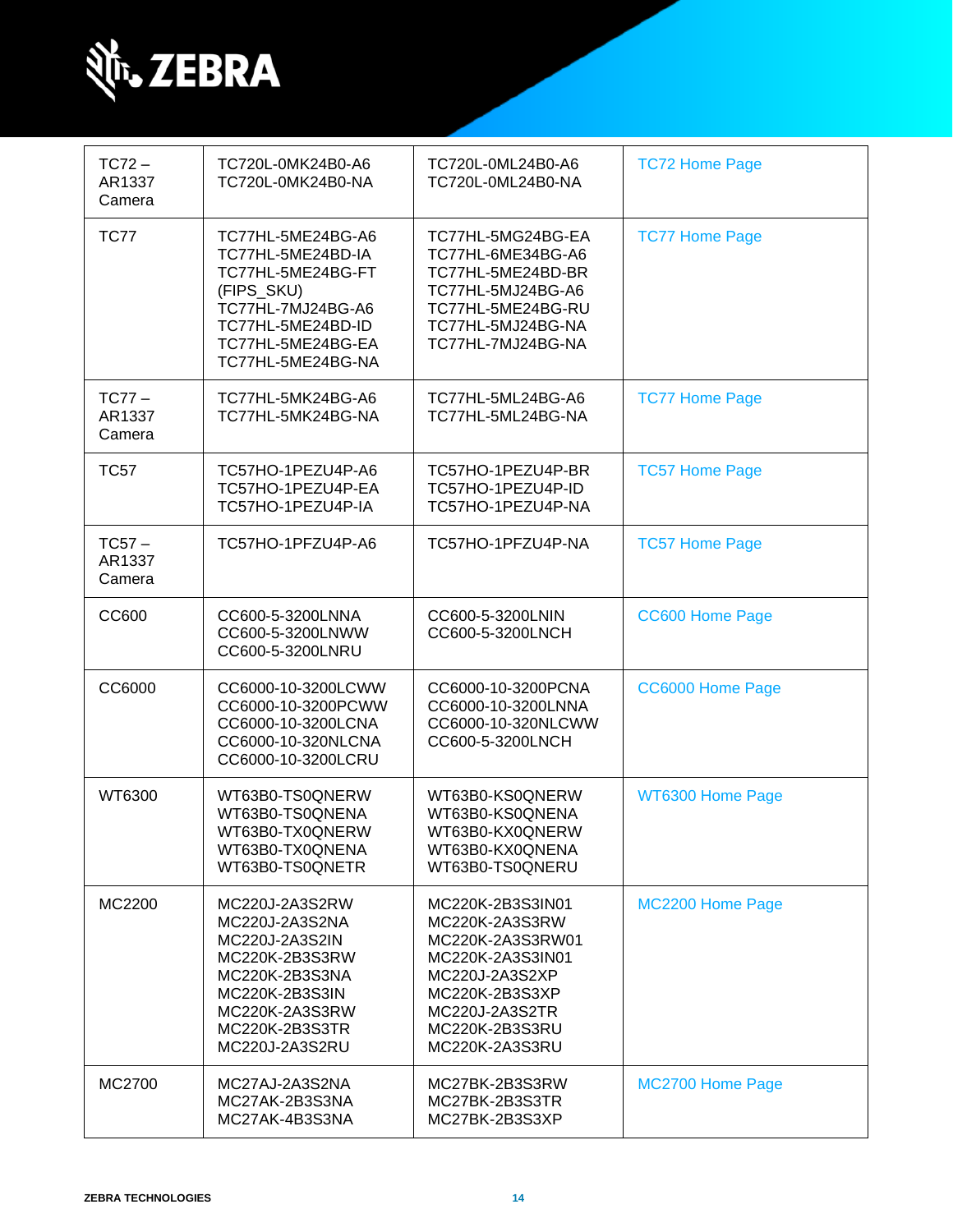

|             | MC27BJ-2A3S2RU<br>MC27BJ-2A3S2RW<br>MC27BJ-2A3S2TR<br>MC27BJ-2A3S2XP<br>MC27BK-2B3S3RU                                                                       | MC27BK-4B3S3RW<br>MC27BJ-2A3S2BR<br>MC27BJ-2A3S2IN<br>MC27BK-2B3S3BR<br>MC27BK-2B3S3IN                                                                       |                       |
|-------------|--------------------------------------------------------------------------------------------------------------------------------------------------------------|--------------------------------------------------------------------------------------------------------------------------------------------------------------|-----------------------|
| <b>EC50</b> | EC500K-01B132-NA<br>EC500K-01B242-NA<br>EC500K-01B243-NA<br>EC500K-01D141-NA<br>EC500K-01B112-NA<br>EC500K-01B222-NA<br>EC500K-01B223-NA<br>EC500K-01D121-NA | EC500K-01B243-A6<br>EC500K-01D141-A6<br>EC500K-01B132-A6<br>EC500K-01B242-A6<br>EC500K-01B112-A6<br>EC500K-01B222-A6<br>EC500K-01B223-A6<br>EC500K-01D121-A6 | <b>EC50 Home Page</b> |
| <b>EC55</b> | EC55BK-21D141-A6<br>EC55BK-11B132-A6<br>EC55AK-21D121-NA<br>EC55AK-11B112-NA<br>EC55AK-21B222-NA<br>EC55AK-21B223-NA                                         | EC55BK-21B242-A6<br>EC55BK-21B243-A6<br>EC55BK-21D121-A6<br>EC55BK-11B112-A6<br>EC55BK-21B222-A6<br>EC55BK-21B223-A6                                         | <b>EC55 Home Page</b> |

# **Addendum**

# **Component Versions**

| <b>Component / Description</b>    | <b>Version</b>                        |
|-----------------------------------|---------------------------------------|
| Linux Kernel                      | 4.4.205                               |
| AnalyticsMgr                      | 2.4.0.1254                            |
| <b>Android SDK Level</b>          | 29                                    |
| Audio (Microphone and Speaker)    | 0.33.0.0                              |
| <b>Battery Manager</b>            | 1.1.7                                 |
| <b>Bluetooth Pairing Utility</b>  | 3.23                                  |
| Camera                            | 2.0.002                               |
| DataWedge                         | 8.2.308                               |
| <b>EMDK</b>                       | 9.1.0.3200                            |
| Files                             | 10                                    |
| License Manager and License Agent | version 5.0.0 and version 5.0.0.5.0.0 |
| <b>MXMF</b>                       | 10.4.0.18                             |